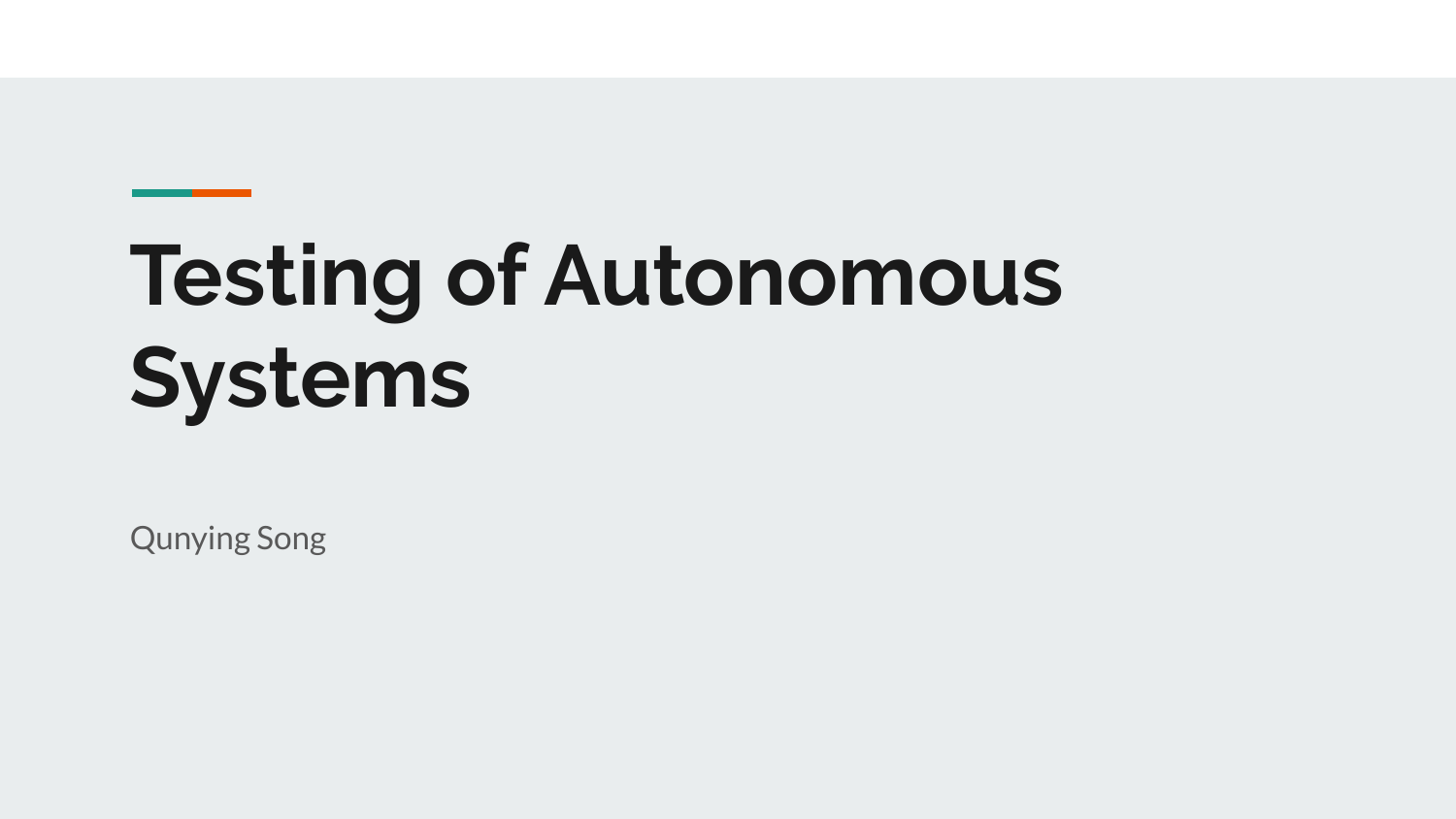### **The Emergence of Autonomous Systems**

❏ Autonomous systems exist in various application domains, which they expose different level of autonomy and require different testing techniques and approaches.

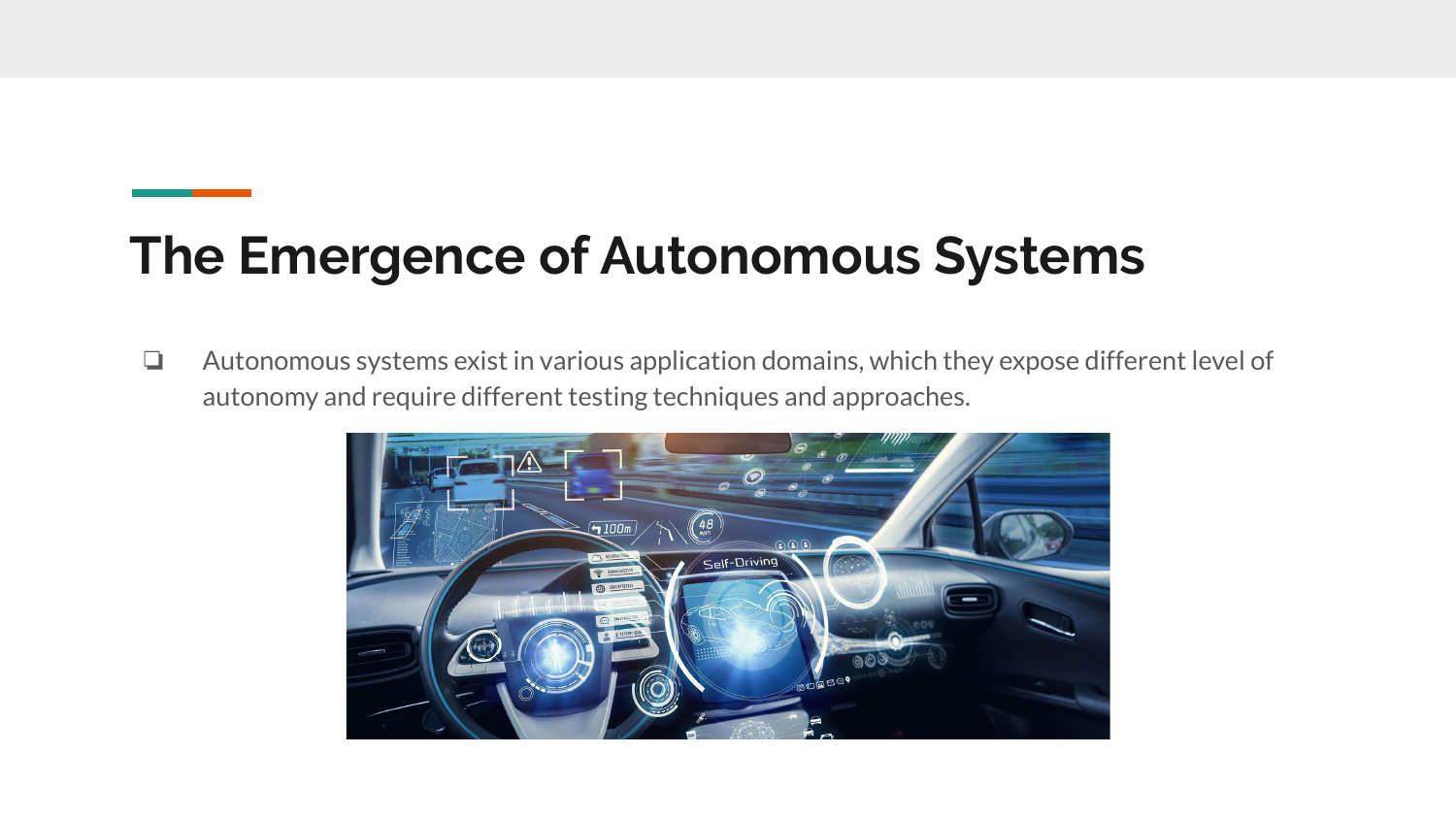### **Challenges in Testing of Autonomous Systems**

❏ Testing towards autonomous systems remains an unresolved area

- ❏ Complexities in the system
- ❏ Unambiguous requirements
- ❏ Unpredicted environments
- ❏ Non-deterministic behaviors
- ❏ Some examples of failure in testing of autonomous systems and their consequences
	- ❏ Fatal accidents by Tesla and Uber autonomous car in 2018, pedestrians killed.
	- ❏ Crashing of the ExoMars Mars Lander in 2016, had cost \$350 million in lost equipment and time.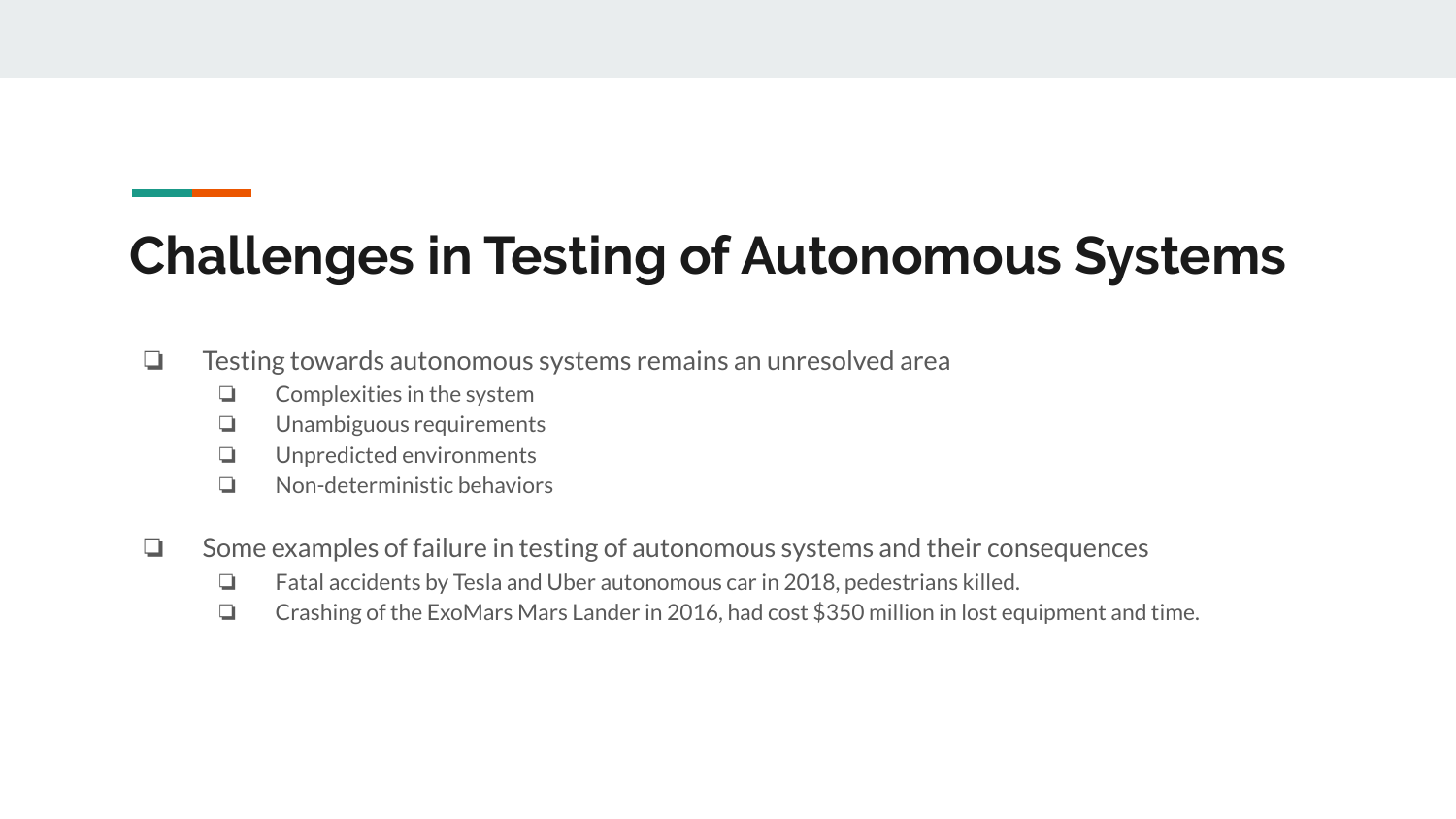## **Solutions and Good Practices Needed for Testing of Autonomous Systems**

- ❏ It is critical to ensure the correctness and safety over time yet there is no such an approach to validate and verify the autonomous systems in a systematic manner.
- ❏ No quality, safety, or testing standard has been settled by both the academia and industry, hence it is important to understand and explore what and how to test these systems.
- ❏ Limited tools, processes, guidelines are available for both test and safety assurance.